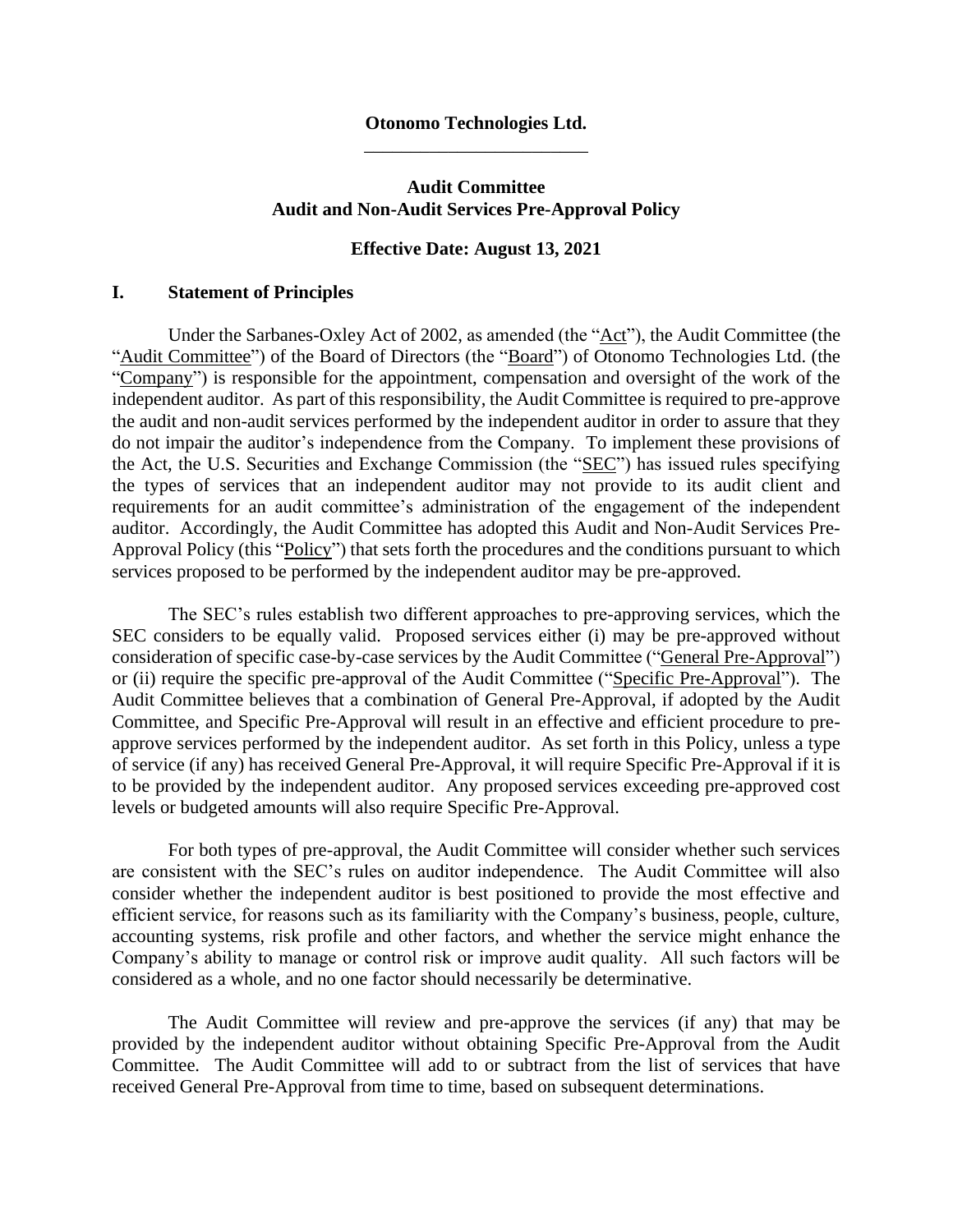The purpose of this Policy is to set forth the procedures by which the Audit Committee intends to fulfill its responsibilities. It does not delegate the Audit Committee's responsibilities to pre-approve services performed by the independent auditor to management.

## **II. DELEGATION**

As provided in the Act and the SEC's rules, the Audit Committee may delegate either type of pre-approval authority to one or more of its members. The member to whom such authority is delegated must report, for informational purposes only, any pre-approval decisions to the Audit Committee at its next scheduled meeting.

# **III. AUDIT SERVICES**

The terms of the annual "audit services" (as defined below) engagement and any changes in terms resulting from changes in audit scope, the Company's structure or other matters will be subject to the Specific Pre-Approval of the Audit Committee and the Board. "*Audit services*" include the annual financial statement audit, subsidiary audits, equity investment audits and other procedures required to be performed by the independent auditor to be able to form an opinion on the Company's financial statements. Audit services also include the attestation engagement for the independent auditor's report on internal control over financial reporting, if required. The Audit Committee will monitor the audit services engagement as necessary, and will approve, if necessary, any changes in terms, conditions and fees resulting from changes in audit scope or other items.

In addition to the annual audit services engagement approved by the Audit Committee, the Audit Committee may grant General Pre-Approval for other audit services, which are those services that only the independent auditor reasonably can provide. Other audit services may include statutory audits or financial audits for subsidiaries or affiliates of the Company and services associated with SEC registration statements and other documents filed with the SEC or other documents issued in connection with securities offerings.

# **IV. AUDIT-RELATED SERVICES**

"*Audit-related services*" are assurance and related services that are reasonably related to the performance of the audit or review of the Company's financial statements or that are traditionally performed by the independent auditor. Because the Audit Committee believes that the provision of audit-related services does not impair the independence of the auditor and is consistent with the SEC's rules on auditor independence, the Audit Committee may grant General Pre-Approval to audit-related services. Audit-related services include, among others, due diligence services pertaining to potential business acquisitions/dispositions; accounting consultations related to accounting, financial reporting or disclosure matters not classified as "audit services"; assistance with understanding and implementing new accounting and financial reporting guidance from rulemaking authorities; financial audits of employee benefit plans; agreed-upon or expanded audit procedures related to accounting and/or billing records required to respond to or comply with financial, accounting or regulatory reporting matters; and assistance with internal control reporting requirements.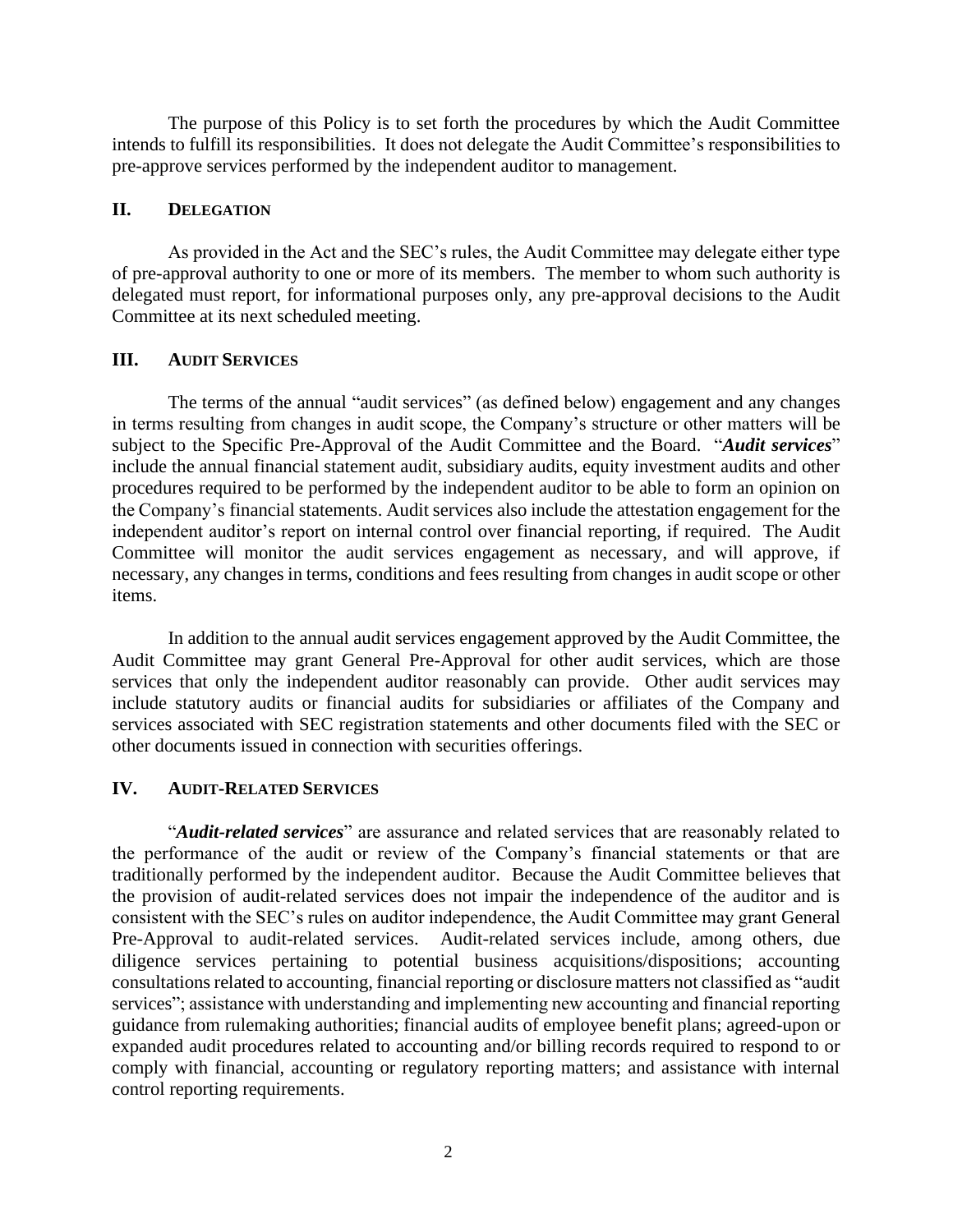### **V. TAX SERVICES**

The Audit Committee believes that the independent auditor can provide "*tax services*" to the Company such as tax compliance, tax planning and tax advice without impairing the auditor's independence, and the SEC has stated that the independent auditor may provide such services. Hence, the Audit Committee believes it may grant General Pre-Approval to those tax services that have historically been provided by the auditor, that the Audit Committee has reviewed and believes would not impair the independence of the auditor, and that are consistent with the SEC's rules on auditor independence. All Tax services involving large and complex transactions, other than those services which have received General Pre-Approval, must be specifically pre-approved by the Audit Committee, including tax services proposed to be provided by the independent auditor to any executive officer or director of the Company, in his or her individual capacity, where such services are paid for by the Company.

#### **V. ALL OTHER SERVICES**

The Audit Committee believes, based on the SEC's rules prohibiting the independent auditor from providing specific non-audit services, that other types of non-audit services are permitted. Accordingly, the Audit Committee believes it may grant General Pre-Approval to those permissible non-audit services classified as "*all other services*" that it believes are routine and recurring services, would not impair the independence of the auditor and are consistent with the SEC's rules on auditor independence.

A list of the SEC's prohibited non-audit services is attached to this Policy as Exhibit 1. The SEC's rules and relevant guidance should be consulted to determine the precise definitions of these services and the applicability of exceptions to certain of the prohibitions.

#### **VI. PRE-APPROVAL FEE LEVELS OR BUDGETED AMOUNTS**

Pre-approval fee levels or budgeted amounts for all services to be provided by the independent auditor may be established annually by the Audit Committee. Any proposed services exceeding these levels or amounts will require Specific Pre-Approval by the Audit Committee. The Audit Committee is mindful of the overall relationship of fees for audit and non-audit services in determining whether to pre-approve any such services. For each fiscal year, the Audit Committee may determine the appropriate ratio between the total amount of fees for Audit, Auditrelated and Tax services, and the total amount of fees for services classified as All Other services.

#### **VII. PROCEDURES**

All requests or applications for services (if any) to be provided by the independent auditor that do not require specific approval by the Audit Committee will be submitted to the Chief Financial Officer of the Company (the "Chief Financial Officer") and must include a detailed description of the services to be rendered. The Chief Financial Officer will determine whether such services are included within the list of services (if any) that have received the General Pre-Approval of the Audit Committee. The Audit Committee will be informed on a timely basis of any such services rendered by the independent auditor.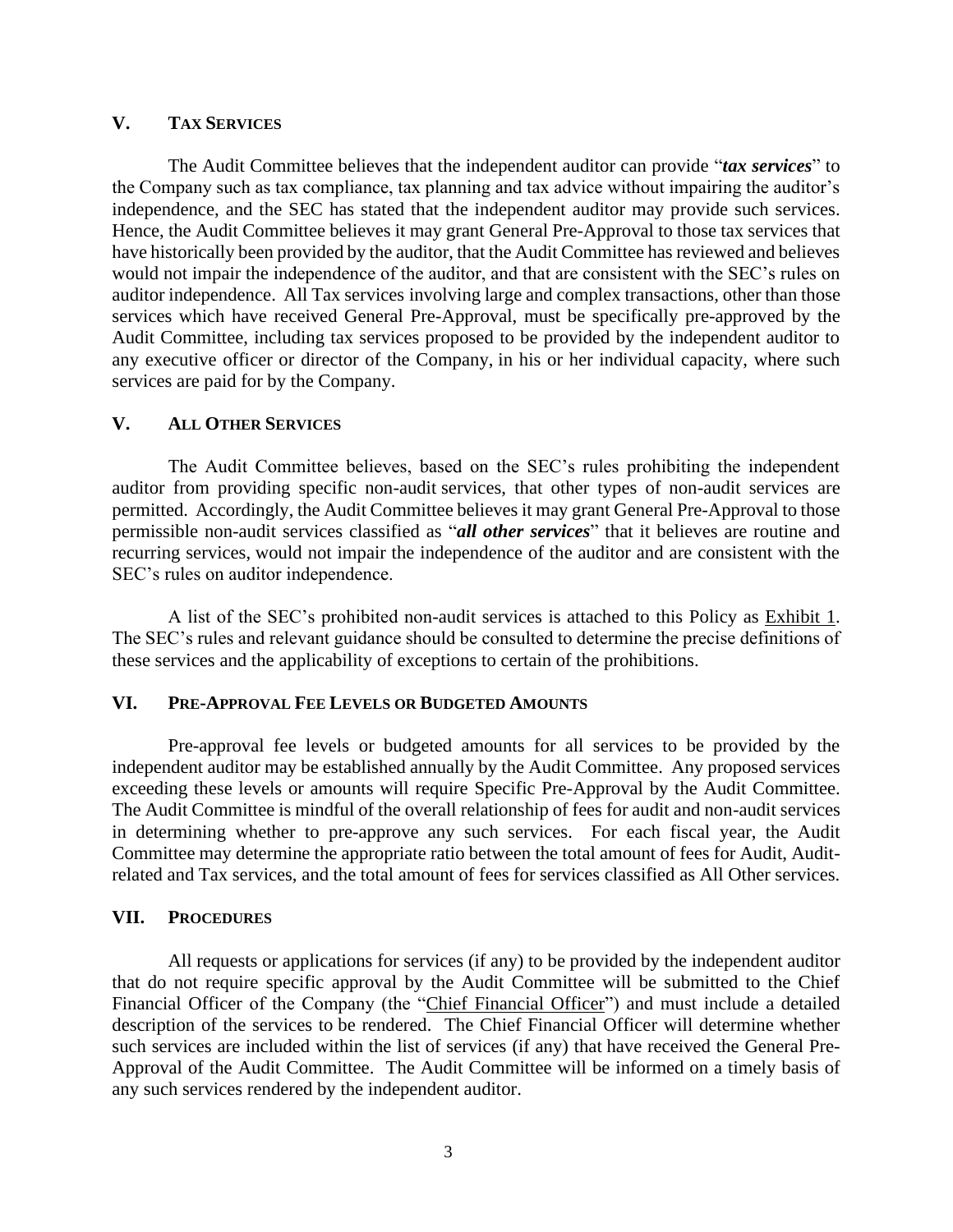Requests or applications to provide services that require Specific Pre-Approval by the Audit Committee will be submitted to the Audit Committee by both the independent auditor and the Chief Financial Officer, and must include a joint statement as to whether, in their view, the request or application is consistent with the SEC's rules on auditor independence.

The Audit Committee has designated the Chief Financial Officer to monitor the performance of all services provided by the independent auditor and to determine whether such services are in compliance with this Policy. The Chief Financial Officer will report to the Audit Committee on a periodic basis the results of his or her monitoring and will immediately report to the chairperson of the Audit Committee any breach of this Policy that comes to the attention of the Chief Financial Officer.

# **VIII. ADDITIONAL REQUIREMENTS**

The Audit Committee has determined to take additional measures on an annual basis to meet its responsibility to oversee the work of the independent auditor and to assure the auditor's independence from the Company, such as reviewing a formal written statement from the independent auditor delineating all relationships between the independent auditor and the Company, consistent with applicable laws and regulations, and discussing with the independent auditor its methods and procedures for ensuring independence.

\* \* \* \* \*